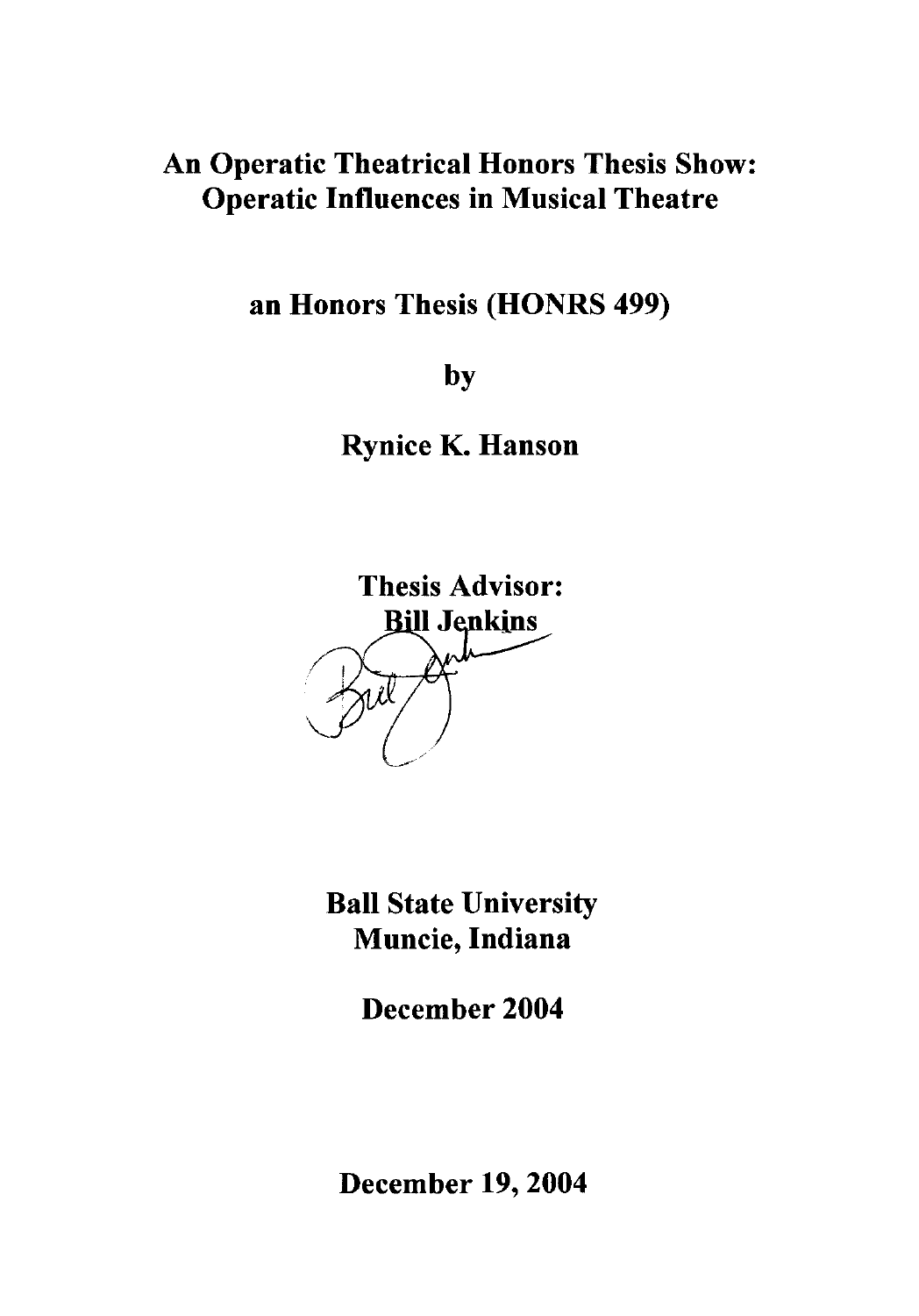#### **Abstract**

This thesis, comprised of a performance and extensive program notes, explores the influence of opera and operetta in the formation and development of American musical theatre from the turn of the twentieth century to today. The program notes, included here, are representative of the research conducted to provide a background to the performance portion of the thesis. The notes are organized chronologically by composers and shows which represent the influence of the operatic musical style in musical theatre.

The performance parallels the subject matter in that it begins formally as a classical voice recital and takes on the form of an informal cabaret act. Spoken introductions are used to give the songs a historical context and relate them personally to the singer. The specific composers and songs for the program were chosen as a result of the research conducted.

### **Acknowledgments**

Many thanks are due to Mr. Bill Jenkins, my thesis advisor, for help in choosing the material for this performance and for telling me "no" when I needed to hear it. Thank you Karri York for helping me musically prepare this performance. A thank you also goes to Jodi Cotton. A singer is helped tremendously when his or her accompanist is a singer as well. Thanks to Jerry Cole of the Ball State University Teleplex for arranging the recording and videotaping. Thank you finally to Dr. Raphael Lao for acting as a producer for this performance.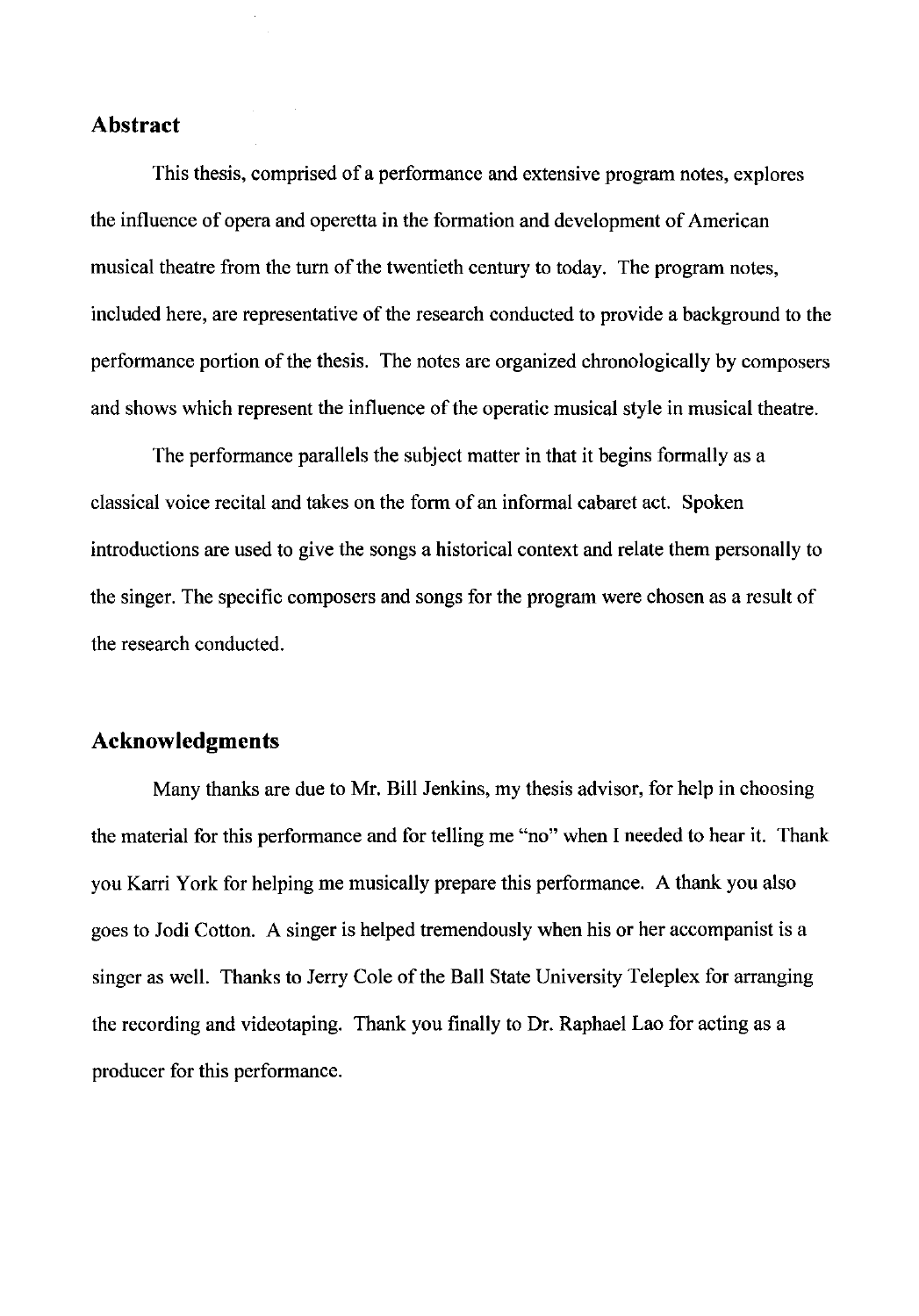### **Artist's Statement**

Throughout my college career I have studied and performed both classical vocal music and musical theatre. I began as a vocal performance major and then became a musical theatre major with an on-and-off plan to attend graduate school for music. I love the intellectual and musical challenge of classical music, and I love the more popularoriented styles of musical theatre. This thesis was intended to combine the two musical areas and perhaps find a middle ground **in** which to nestle myself professionally. Through the process of creating this thesis, I have been exposed to a musical world that is somewhere **in** between grand opera and popular musical theatre. The purpose of my performance was to bring this world to a wider audience, an audience of my peers, and to demonstrate that opera and musical theatre are not mutually exclusive.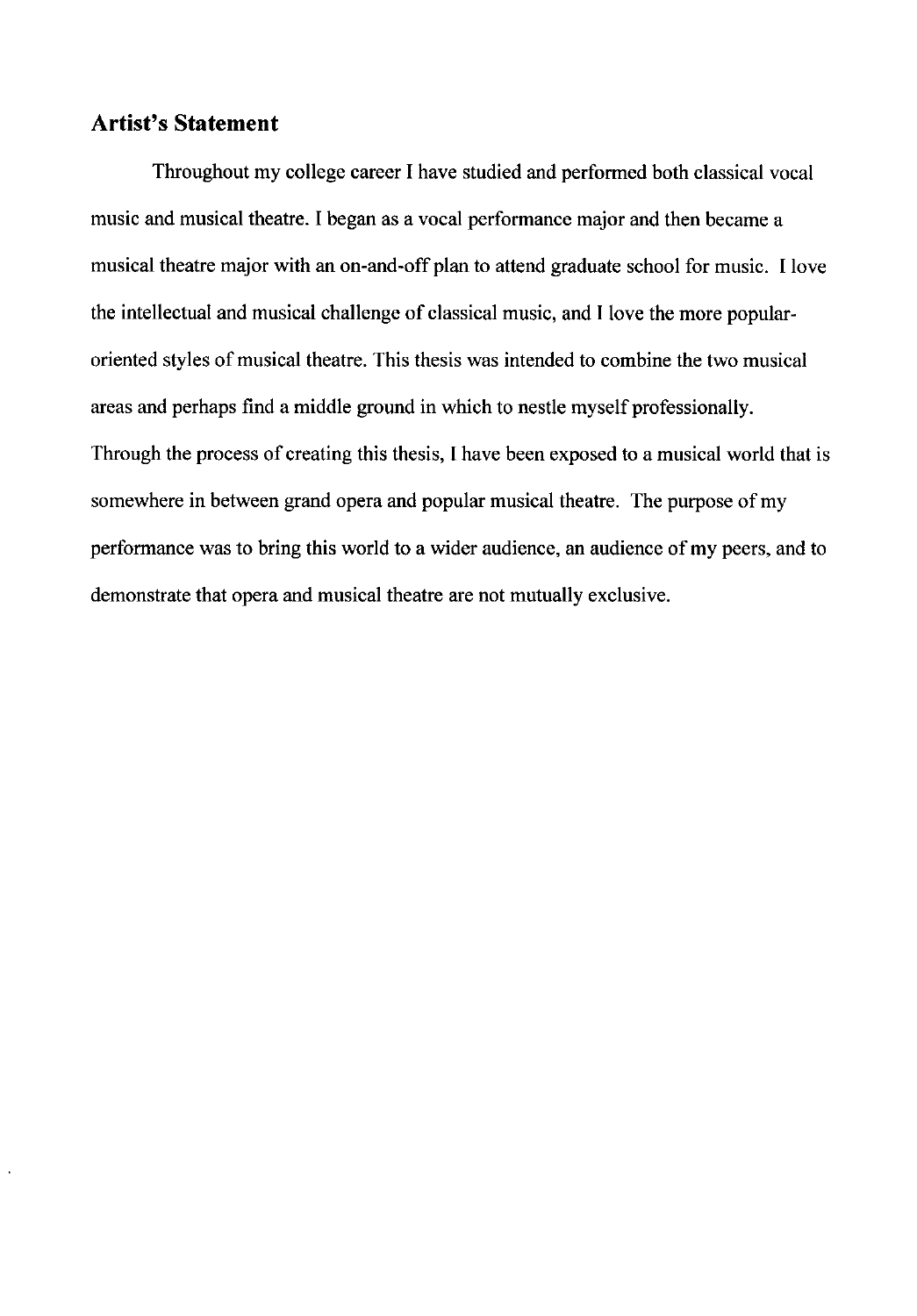# **Rynice Hanson**

presents

## **An Operatic Theatrical Honors Thesis Show**  December 11, 2004 Pruis Hall 2:30 p.m. accompanied by Jodi Cotton

Invocation and Instructions to the Audience

Medley: The Sun, Whose Rays are All Ablaze Sorry Her Lot Poor Wand'ring One

Vilia

Naughty Marietta

Can't Help Lovin' Dat Man

The Man I Love

Medley: It's a Grand Night for Singing Many a New Day What's the Use of Wonderin'

Barbara Song

Medley of selections from: Carmen Carmen Jones

> La Boheme Rent Aida Aida

Stephen Sondheim

W.S. Gilbert Arthur Sullivan

Franz Lehár English by Sheldon Harnick

Victor Herbert

Oscar Hammerstein II Jerome Kern

George and Ira Gershwin

Oscar Hammerstein II Richard Rodgers

Bertolt Brecht Kurt Weill English by Marc Blitzstein

Georges Bizet Georges Bizet Oscar Hammerstein II Giacomo Puccini Jonathan Larson Giuseppe Verdi Tim Rice Elton John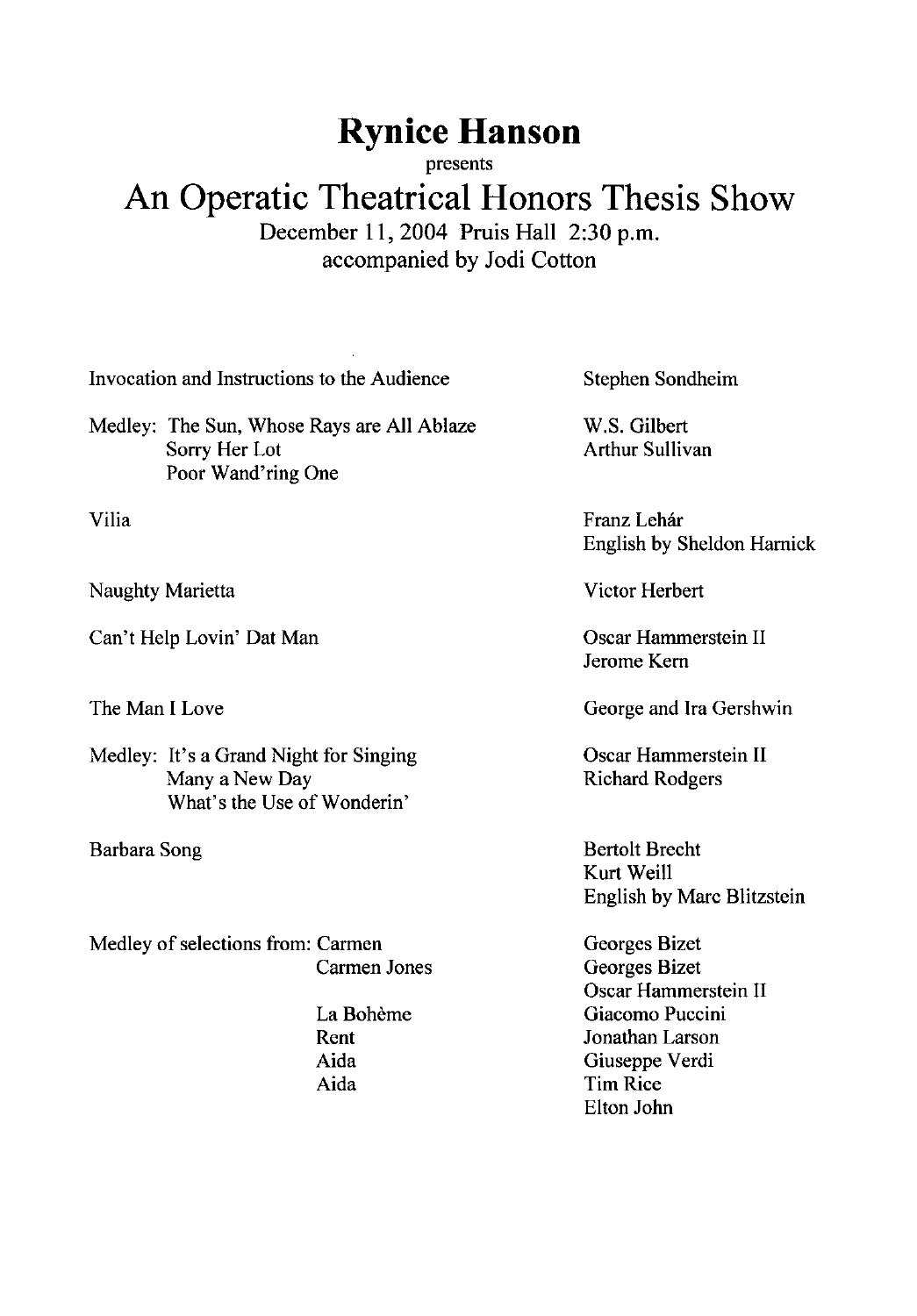### **Program Notes**

In 1727, a poet was offered a menial post in the court of George II of England. In revenge for this slight, the poet created a musical show dripping with political satire. He wrote the text of the spoken dialogue and lyrics and his music compiler, John Christopher Pepusch, used popular ballads and songs of the time for the music. On January 29, 1728, John Gay's *The Beggar's Opera* premiered to great success. English audiences loved this new ballad opera for its satire, its songs, and the vernacular language which was so much more accessible than the Italian of traditional opera. Women bought fans named after the young female character Polly Peachum. The actors, unknown before the show, were catapulted into the public's admiring eye. *The Beggar's Opera* was an early step leading to a great team of the late nineteenth century and early twentieth century that would revolutionize the musical theatre of Europe and America.

William Schwenk Gilbert and Arthur Seymour Sullivan were brought together in 1871 by producer John Hollingshead to write an afterpiece called *Thespis.* Their next venture together in 1875 was produced by Richard D'Oyly Carte at the Royalty Theatre in Soho. *Trial by Jury* was only the forty-five minute opener for *La Perichole* by Offenbach, but a year later this little curtain raiser was still playing to standing room only audiences (Flinn 68-9). Gilbert and Sullivan had created English comic opera. D'Oyly Carte created the Comedy Opera Company in 1876 to produce the team's first full-length work. Their company and theatre grew tremendously in popularity once *HMS. Pinafore*  reached America. Due to poor copyright laws, several badly-done imitations of their shows were being produced by several companies. Around one hundred different productions of *Pinafore,* three in New York alone, were simultaneously playing to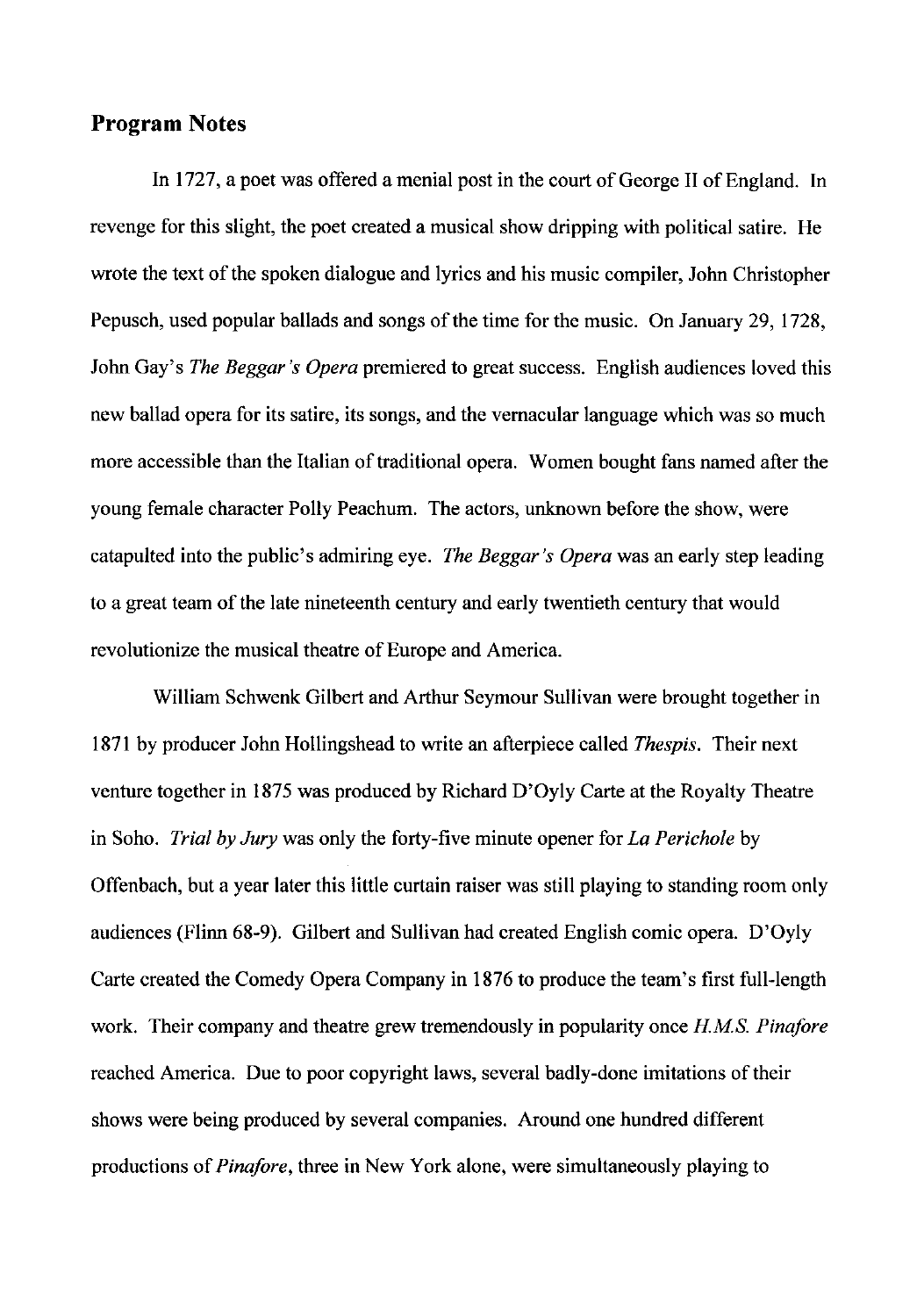audiences throughout American in that year (89). **In** 1879, Gilbert, Sullivan, and D'Oyly Carte traveled to New York to put on an authentic production of *Pinafore,* and later the entire company brought over the English production of *Pinafore* along with the very first production of *The Pirates of Penzance.* For the American premiere of *The Mikado* in 1885, their entire English company secretly sailed to New York in order to have the copyright completely solid before any possible imitators could see the show. Throughout their partnership, Sullivan was frustrated in his desire to be known as a serious composer of grand opera. He eventually did break from Gilbert to write a grand opera, *Ivanhoe,*  after the novel by Sir Walter Scott, but it didn't run as long as any of the teams' comic operas. Three years later the two were back together, but none of their later works paralleled their initial successes.

Throughout the late 1800s and early 1900s, European operettas were imported to the American stage. *Die Lustige Witwe* by Franz Lebar premiered in Vienna in 1905 and made its way to Broadway in 1907 as *The Merry Widow.* This show dictated the American audience's tastes for years to come. Months after its American premiere at least three companies of the show were touring the United States. Feathery oversized *Merry Widow* hats and other accessories were all the rage among women. The success of *The Merry Widow* paved the way for more translations of Viennese operetta, including Oscar Strauss' *The Chocolate Soldier* and Johann Strauss' *Die Fledermaus.* Composers in America, such as Victor Herbert, responded to the success of these imports by creating American operettas from the European models.

Victor Herbert was born in Ireland in 1859 and was classically trained in Germany and Vienna. When his wife was contracted to sing with the Metropolitan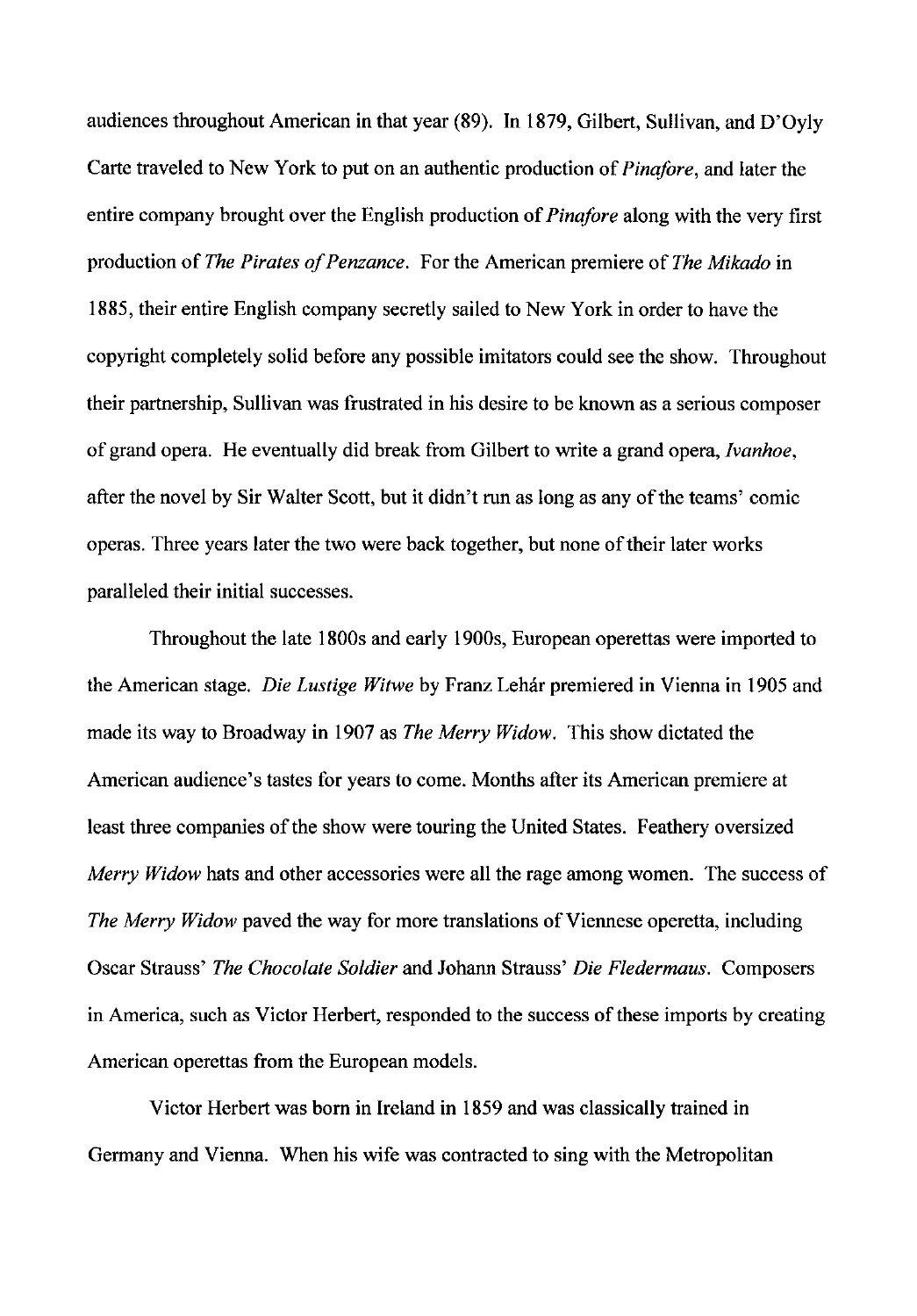Opera, he followed her to the U.S. to play cello in the Metropolitan Opera orchestra. Once there he became fascinated with the popular theatre stage. His list of works jumps back and forth from American operetta to comic extravaganzas such as the Ziegfeld Follies. *Naughty Marietta,* which was produced by Oscar Hammerstein I (the grandfather of Oscar Hammerstein II) in 1910, is a mixture of romance, inspired by such Viennese works as *the Merry Widow,* and vaudevillian comedy. Herbert was the musical giant of his day, composing a total of forty-two works, and was succeeded by a group of composers which included Sigmund Romberg and Rudolf Friml (Mordden 36).

Jerome Kern's earliest critical notice was due to some of his songs being interpolated into operettas and revues. Through these early experiences Kern learned to compose in the romantic, classically-inspired style of the Viennese operetta as well as the style of the Gilbert and Sullivan inspired English musicals which were written more for actors rather than singers. During the years of World War **I,** Kern partnered with Guy Bolton and P.G. Wodehouse to create the Princess musicals, so named for the theatre in which they were produced. These shows were the step between the grand romantic stories of European operetta and the earthier, more contemporary plot lines of the musicals to come. After the breakup of this trio, Kern teamed up with Oscar Hammerstein II, who came from a family intimately involved with the opera scene in New York. His grandfather, Oscar Hammerstein **I,** was the impresario behind the Manhattan Opera House, which briefly held its own as a competitor of the Metropolitan. Kern and Hammerstein's collaborative efforts resulted in the groundbreaking musical, *Showboat,*  which opened in New York in 1927. In his work, *American Musical Theatre: a Chronicle,* Gerald Bordman describes *Showboat* as "neither a Viennese operetta nor an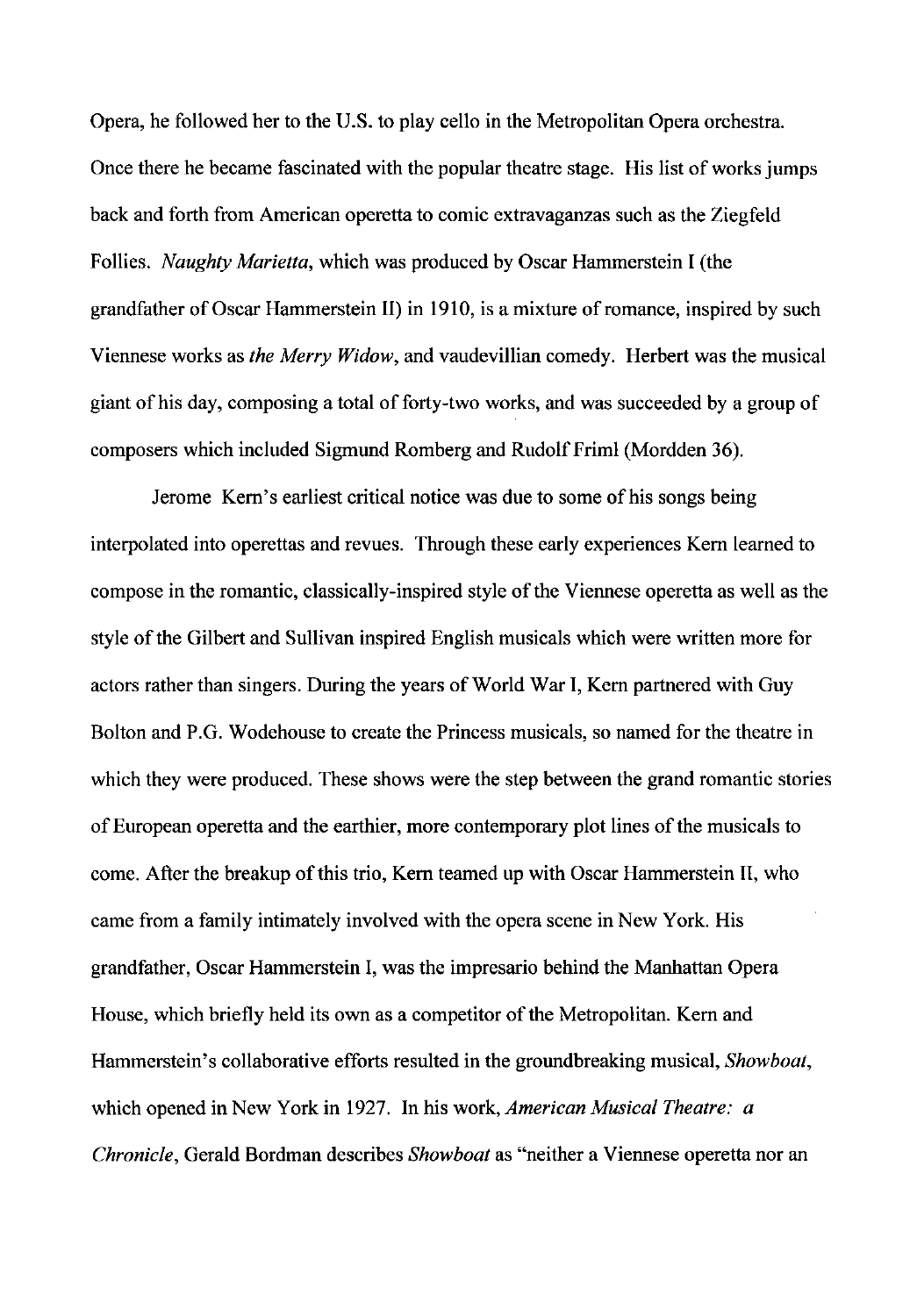American musical comedy, it was the first real 'musical play'" (485). In the book *Enchanted Evenings,* Geoffrey Block quotes Robert Simon's discussion of Kern's use of themes in an article he wrote for *Modern Music* in 1927, "Kern's music heightens immeasurably the emotional value of the situation...Themes are quoted and even developed almost in Wagnerian fashion" (28).

Hamrnerstein returned to his family's operatic roots in 1943 when he created a contemporary rendition of Bizet's opera, *Carmen,* entitled *Carmen Jones,* for an African-American cast. In Hammerstein's version of the story, which retained Bizet's original score, Carmen is a worker in a parachute factory in the American South during World War **II,** Joe is an army corporal, Cindy Lou is the country girl who loves Joe, and Husky Miller is a boxer instead of a bull fighter.

Other composers of this time period were also looking to revamp old musical forms. George Gershwin, born in Brooklyn in 1898, wanted very much to be taken as a serious composer. To this end he took lessons in classical piano as well as composition, theory, and orchestration. His studies allowed him to create such instrumental works as *Rhapsody in Blue, An American in Paris,* and *Concerto in F.* Gershwin poured American musical styles such as jazz and blues into European molds. One of his great successes was the folk opera *Porgy and Bess,* one of the most well known American operas of today. Musicals such as *O/Thee I Sing* also show an operatic influence in their use of passages which could be called accompanied recitative or arioso, a style between recitative and aria (Block 63). The song "The Man I Love" was never actually performed in a Broadway version of a Gershwin musical. Nevertheless, it is hailed by Gershwin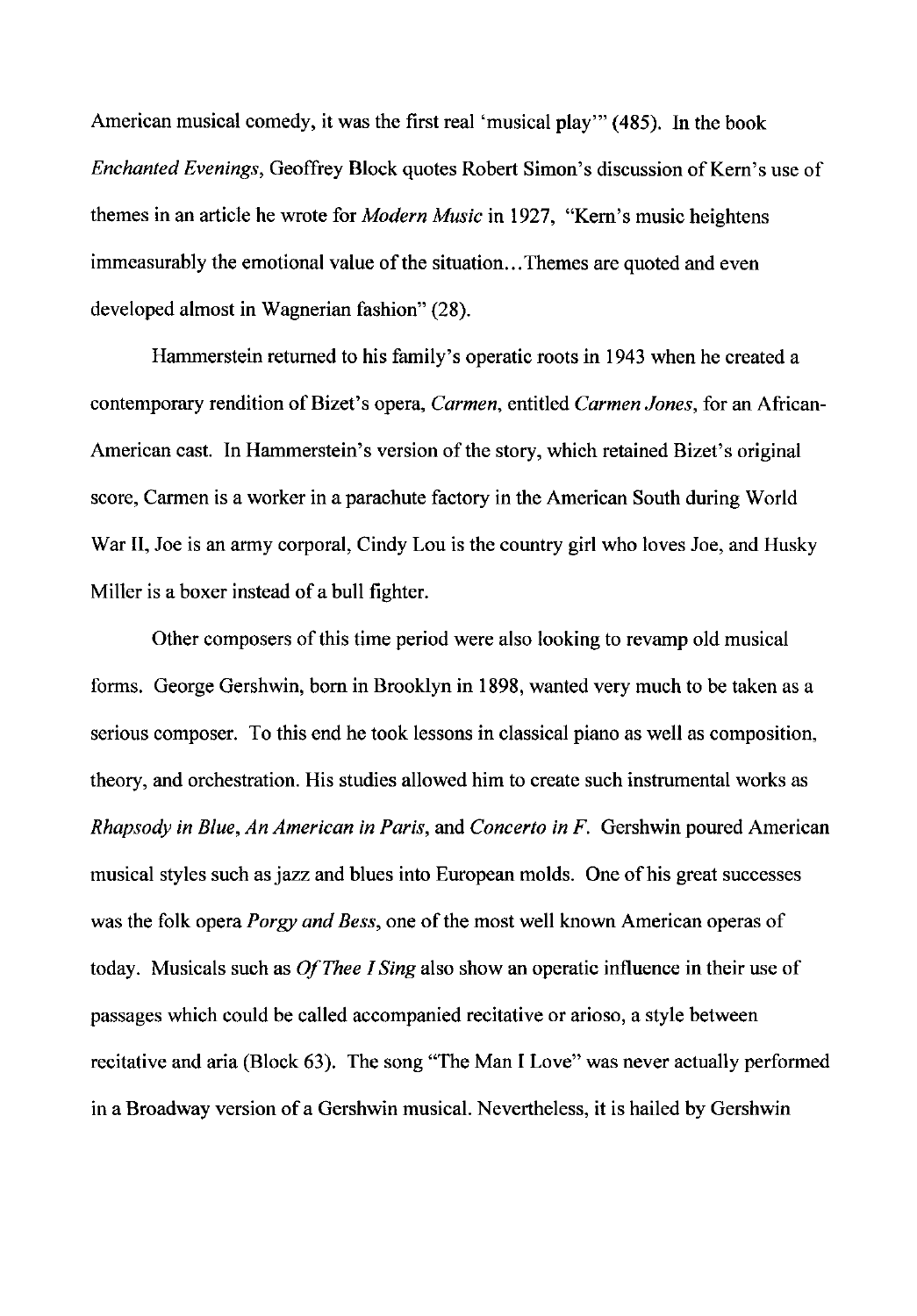musicologist Deena Rosenberg as the "first great song written for a new genre—the American musical" (Flinn 191).

After *Show Boat,* Oscar Hammerstein II worked with both musical comedy and operetta but never had as much success as he did in collaboration with Jerome Kern; that is until he was approached by a man named Richard Rodgers. Rodgers had taught himself to play piano by age six, began composing at age nine, and spent his teenage years at the Princess Theatre. He later attended the music school that would come to be known as Julliard. Rodgers' twenty-five year partnership with lyricist Lorenz Hart ended in 1943 due to Hart's battle with alcoholism, so Rodgers turned to his old acquaintance, Oscar Hammerstein II. Author Denny Martin Flinn described their partnership as, "the union... of the twin arms of the Broadway musical merged once and for all, Hammerstein being a descendent of the romantic operetta school, and Rodgers of the jazzy American musicals" (Flinn 220). Their first production as a team, *Oklahoma,* is credited as the maturation of what Kern and Hammerstein began with *Show Boat.* The two men made the book----the plot----of *Oklahoma* the most important element of the show, above the music and spectacle, thus creating the book musical. This show didn't follow the normal pattern of a hit musical comedy complete with scantily clad dancing chorus girls, and neither did any other show they wrote together. Both Rodgers and Hammerstein were entirely focused on how to tell the story.

In 1900, in the German town of Dessau, a composer was born who would add his own operatically-influenced work to the American stage. Kurt Weill was a proficient pianist by age seven and began writing at age twelve. He became known in Germany for avant-garde concert works and his operas full of styles stolen from contemporary popular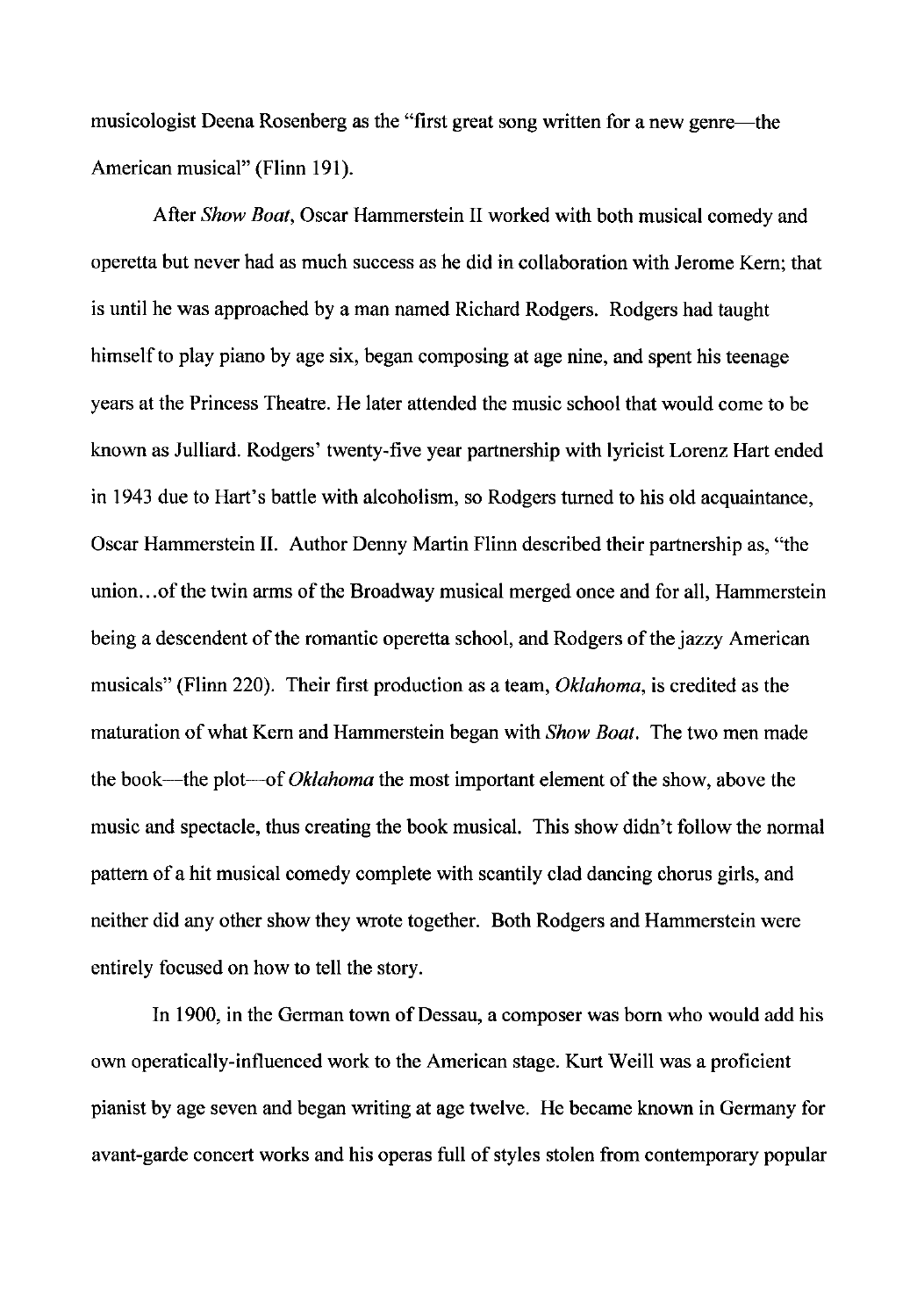music, such as American jazz. In the years between the two world wars, Weill met the poet and playwright Bertolt Brecht and the two eventually collaborated on a popular opera, *Die Dreigroschenoper,* a new version of John Gay's *Begger's Opera.* A poorly translated and poorly directed version of this work was presented in New York in 1933 and closed after only twelve performances. *The Threepenny Opera* had to wait for an Off-Broadway production in 1954 to win fame. Weill found no inspiration in the world of the Metropolitan Opera, so he instead created works for the Broadway stage which were a conglomeration of European operetta and American jazz. He collaborated with several lyricists, most notably Ira Gerswhin *(Lady in the Dark),* Langston Hughes *(Street Scene,* his most operatic musical), and Maxwell Anderson *(Lost in the Stars).* 

Oscar Hammerstein II was able to further affect the course of musical theatre history when he took fifteen-year-old Stephen Sondheim as an apprentice of sorts. Sondheim later studied under Milton Babbitt, who was a proponent of musical serialism and with whom Sondheim searched for "structural foundations of theater composition" (Banfield 22). Sondheim is known for his wit and his intellectual composing style. The opening of "Invocation and Instructions to the Audience" was originally written for A *Funny Thing Happened on the Way to the Forum,* but instead it was expanded and used in a 1974 version of Aristophanes' *The Frogs,* which was performed in the Yale University swimming pool.